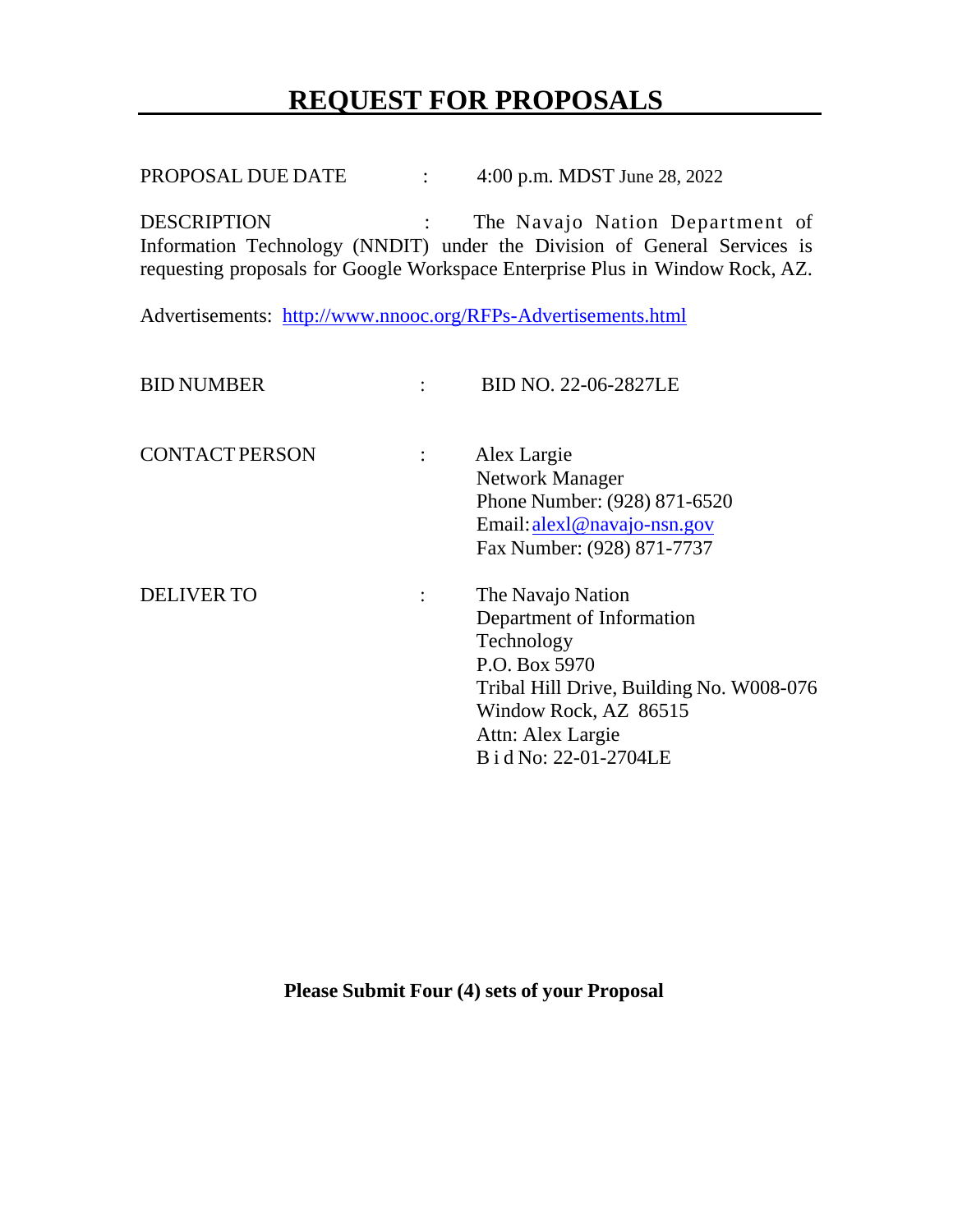#### **SECTION I**

- A. **ISSUING OFFICE:** This Request for Proposal (RFP) is issued by the Navajo Nation Department of Information Technology (NNDIT), Division of General Services, Navajo Nation, P.O. Box 5970, Window Rock, Arizona. The contact person for this RFP is Mr. Alex Largie, Network Manager, NNDIT.
- B. **PURPOSE:** This RFP provides prospective respondents with sufficient information to enable them to prepare and submit a proposal for consideration.
- C. **SCOPE:** This RFP contains the instructions governing the proposal to be submitted and the material to be included therein; mandatory requirements which must be met to be eligible for consideration; and other requirements to be met by each proposal.

#### D. **PROCUREMENT OF RFP:**

This procurement shall be conducted in accordance with all applicable Navajo Nation laws and regulations including the Navajo Business Opportunity Act [http://www.navajobusiness.com/doingBusiness/Registration/CertReg.htm.](http://www.navajobusiness.com/doingBusiness/Registration/CertReg.htm) All applicable rules, regulations, and laws shall also be followed. Prospective Vendors shall familiarize themselves with Navajo Nation regulations prior to submitting responses to this RFP, and may download a copy of the Navajo Nation procurement regulations from the NNDIT website at any time up to the Deadline for Proposals from the following link: BFD 192 03.pdf (navajo-nsn.gov).

#### E. **SCHEDULE OF ACTIVITIES: DEADLINE:**

| Inquiry deadline  | June 24, 2022 |
|-------------------|---------------|
| Proposal due date | June 28, 2022 |

- F. **INQUIRIES:** Prospective respondents shall make written questions concerning this RFP to obtain clarification of requirements through e-mail to Mr. Alex Largie, Network Manager, NNDIT at alex $\alpha$  navajo-nsn.gov No inquiries will be accepted after the inquiry deadline listed in section E. (No exceptions will be made)
- G. **ADDENDUM OF SUPPLEMENT TO THIS REQUEST FOR PROPOSALS:** In the event that it becomes necessary to revise any part of this RFP, an addendum will be issued.
- H. **PROPOSAL SUBMISSION:** Proposal must be received on or before 4:00 p.m., June 28, 2022 (MDST). Respondents who are mailing their proposals should allow sufficient time for mail delivery to ensure receipt by the time specified. If mailed, it is recommended that proposals be sent by certified mail to the address indicated on the cover sheet of the RFP. **No electronic proposals**. **Late proposal will not be accepted.** (No exceptions will be made)
- I. **FOUR SETS OF THE PROPOSAL ARE REQUIRED:** Four sets of the proposal must be delivered in a sealed envelope. The outside of the main envelope should be clearly marked with the project name**- "Google Workspace Enterprise Plus BID**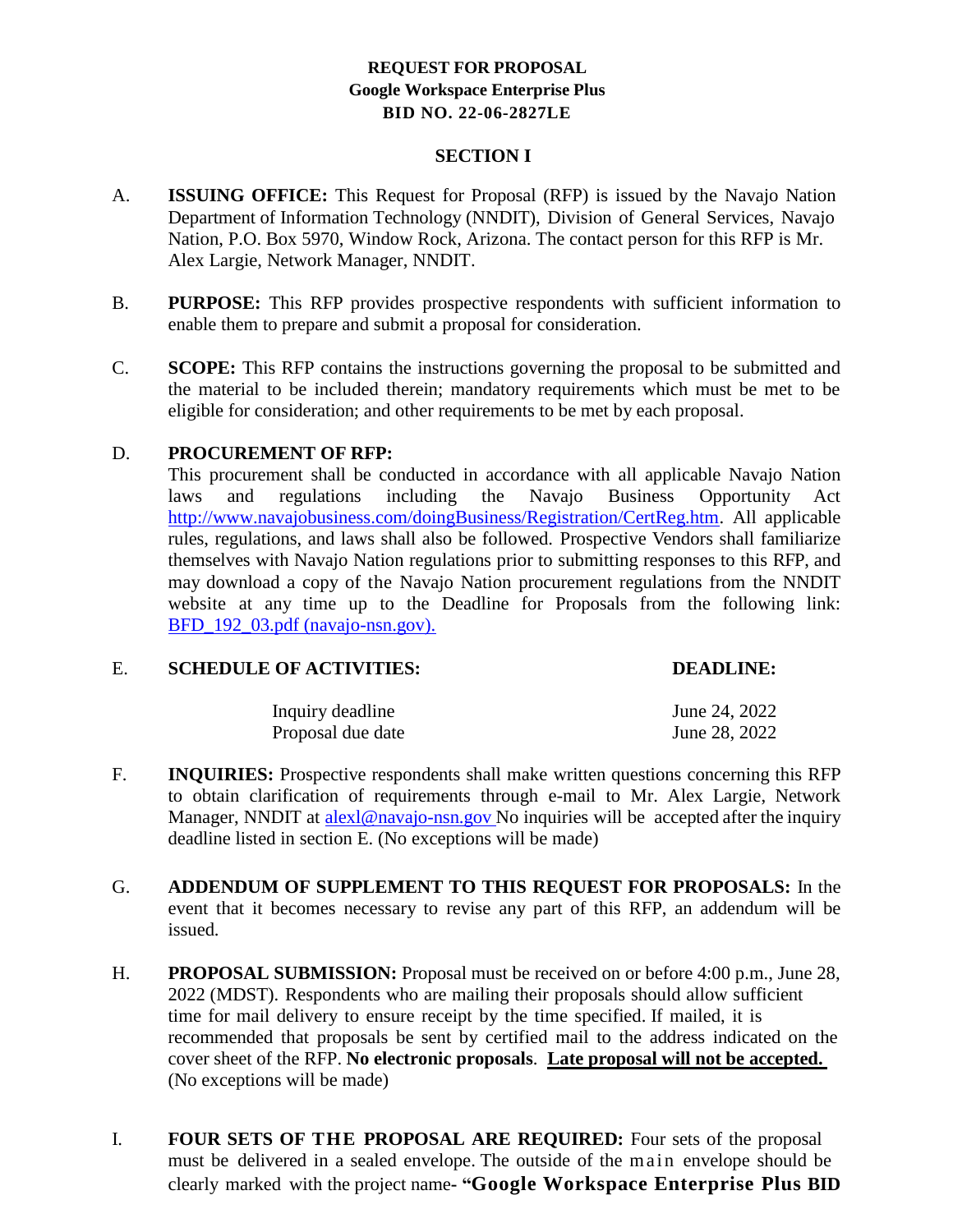**NO. 22-06-2827LE***"* –and the name and address of the firm submitting the proposal*.* **Proposal not clearly marked will not be accepted.** (No exceptions will be made)

- J. **REJECTION OF PROPOSALS:** NNDIT reserves the right to reject any and all proposals. This RFP may be canceled at any time and all proposals may be rejected in whole or in part when the NNDIT Department Director determines it is in the best interest of the Navajo Nation.
- K. **PROPRIETARY INFORMATION:** Any restriction on the use of data contained within any proposals must be clearly stated in the proposal itself. Proprietary information submitted in response to this RFP will be handled in accordance with applicable purchasing procedures. Each and every page of the proprietary material **must be** labeled or identified with the word **"proprietary".**
- L. **RESPONSE MATERIAL OWNERSHIP:** All material submitted regarding this RFP shall become the property of The Navajo Nation and will not be returned to the respondent. Responses received will be retained by NNDIT and may be reviewed by any person after final selection has been made, subject to paragraph I above. NNDIT has the right to use any or all system ideas presented in reply to this RFP, subject to limitations in paragraph I above. Disqualification or non-selection of a respondent or proposal does not eliminate this right.
- M. **INCURRING COSTS:** NNDIT is not liable for any cost by the respondents prior to issuance of a contract. This includes C-19 travel arrangement related charges.
- N. **ACCEPTANCE TIME:** NNDIT intends to make a vendor selection within four (4) working days after the closing date for receipt of proposals.
- O. **SUFFICIENT APPROPRIATION:** A contract awarded as a result of this RFP is contingent upon the availability of funds. A contract may be terminated or reduced in scope if sufficient funds do not exist. Sending written a notice to the Vendor shall effect such termination or reduction in scope. The NNDIT Department Director decision to terminate or reduce the scope due to insufficient appropriations shall be accepted as final by the Vendor.
- P. **JOINT PROPOSALS:** Nothing in this RFP shall be construed to prohibit vendors from entering into a consortium for the purpose of offering a proposal in response to this RFP. Parties to a consortium will not be permitted independent, individual proposals in response to this RFP.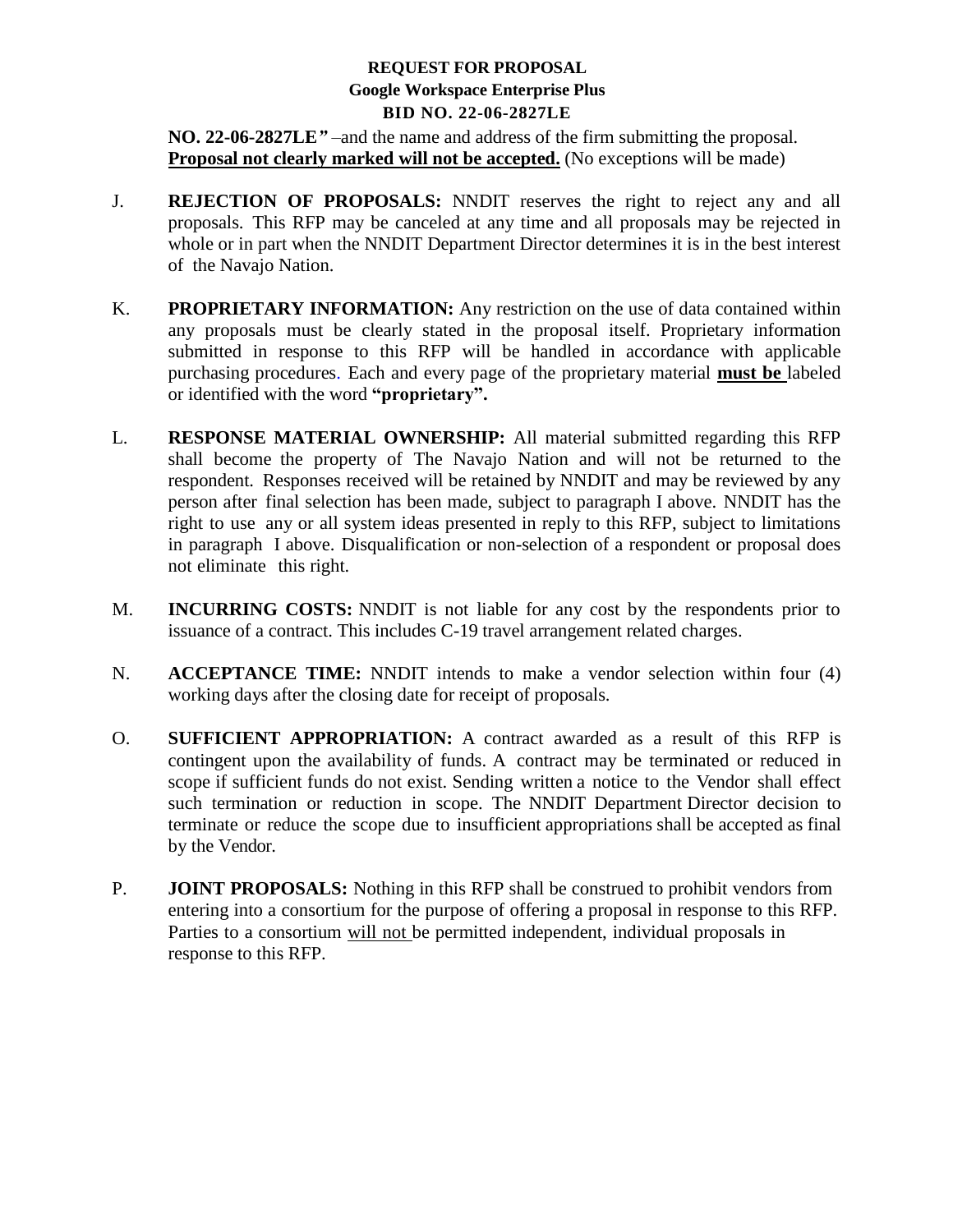#### Q. **EVALUATION PROCEDURES AND CRITERIA.**

- 1. An evaluation team will judge the proposals received in accordance with the general criteria used herein. Respondents should be prepared to provide any additional information the team feels necessary for the fair evaluation of proposals.
- 2. Failure of a respondent to provide any information requested in the RFP may result in disqualification of the proposal. All proposals must be endorsed with the signature of a responsible official having the authority to bind the respondent to the execution of a contract.
- 3. The sole objective of the review team will be to select the respondent who is most responsive to the needs of NNDIT. The specifications in this RFP represent the minimum performance necessary for a response. On the basis of the evaluation criteria established in this RFP, the review team will select and recommend the respondent who best meets this objective. If there is only one responsive bid, the NNDIT Department Director may elect to evaluate RFP solely.
- 4. Each bid must be accompanied by a letter of transmittal. The letter of transmittal must:
	- 1. Provide Statements of Qualifications.
	- 2. Identify the name of the person responding to the RFP.
	- 3. Identify the name, title, and telephone numbers of person authorized to negotiate on behalf of the organization;
	- 4. Identify the names, and telephone numbers of person to be contacted for clarification;
	- 5. Navajo Preference, Certificate of Eligibility issued by the Navajo Business Regulatory Department (applies to Navajo Owned businesses)
	- 6. Required insurance documents, i.e. Certificate of Liability Insurance
	- 7. Completed and signed W-9 Form
	- 8. Completed and Signed Navajo Nation Certification Regarding Debarment and Suspension (applies to all who do business with the Navajo Nation)
	- 9. Subcontractors List if any
	- 10. Explicitly indicate acceptance of the conditions governing this procurement;
	- 11. Be signed by the person responding to the RFP; and
	- 12. Acknowledge receipt of any and all amendments to the RFP.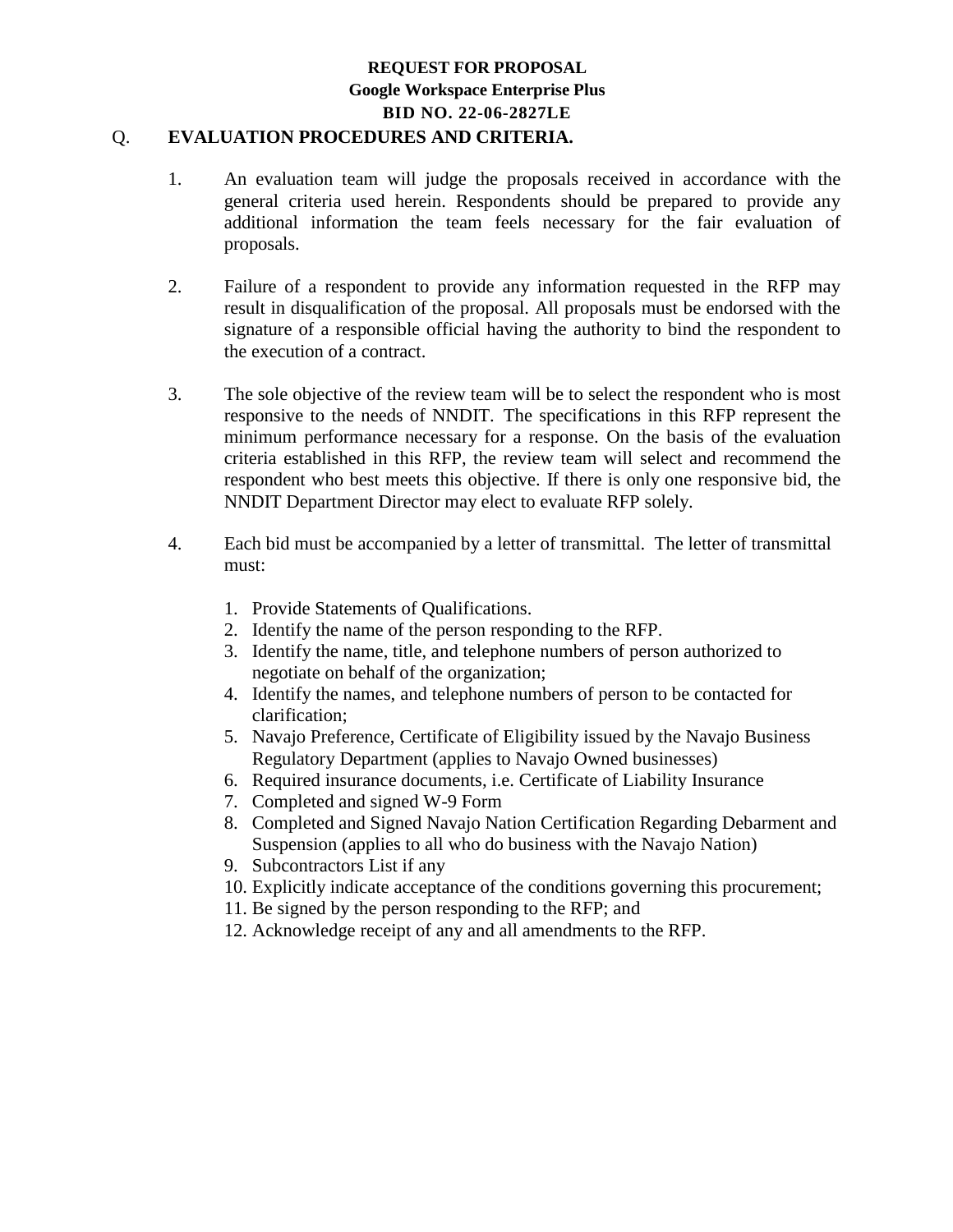5. Evaluation Criteria: The following criteria will be used by an ad-hoc committee in the selection process for contract award. Vendors and proposals will be evaluated to determine the best opportunity for NNDIT.

Initial Point Criteria:

| <b>Evaluation Criteria</b>                                                      |     |
|---------------------------------------------------------------------------------|-----|
| http://navajobusiness.com/pdf/SourceList/Source_List.pdf                        | 5   |
| Priority 1 or 2 vendor                                                          |     |
| a. Priority One vendor (10 pts.)                                                |     |
| b. Priority Two vendor (5 pts.)                                                 |     |
| c. Non-Priority vendor (0 pts.)                                                 |     |
| <b>Bid Organization</b>                                                         | 5   |
| Typed written on $8-1/2$ " $X$ 11" paper<br>a.                                  |     |
| b. Binding and indexing                                                         |     |
| c. One original bid and 3 copies                                                |     |
| Letter of Transmittal                                                           | 20  |
| a. Provide Statements of Qualifications.                                        |     |
| b. Identifying individual(s) as specified above.                                |     |
| List of similar services provided to other business customers<br>C <sub>1</sub> |     |
| on Navajo Nation in proportion to requested Scope of work                       |     |
| Proposed Cost                                                                   | 70  |
| a. Provide a detailed cost breakdown on yearly bases on the                     |     |
| subscription list and lead time.                                                |     |
| b. Provide a detailed and comprehensive description of how the                  |     |
| respondent intends to complete the SOW, and projected                           |     |
| schedule/timeline.                                                              |     |
| c. Delivery, product availability, troubleshooting, resources,                  |     |
| responsiveness, and any added services pertinent to the                         |     |
| project.                                                                        |     |
| d. Provide warranty, if applicable.                                             |     |
|                                                                                 | 100 |

- R. **STANDARD CONTRACT:** The Navajo Nation reserves the right to incorporate standard contract provision into any contract negotiations as a result of a proposal submitted in response to the RFP.
- S. **TAX:** All appropriate taxes should be **included in the cost of services including the Navajo Sales Tax.** All work performed within the territorial jurisdiction of the Navajo Nation is subject to the Navajo Sales Tax of 6% (24 N.N.C. Section 601 et. seq.).
- T. **TERM:** The term of this contract will be for a period of **3 years** from the date of award.
- U. **SOVEREIGNTY:** The Navajo Nation will not relinquish any of its sovereignty rights.

#### V. **COMPLIANCE WITH LAWS AND REGULATIONS:**

 $\bar{\phantom{a}}$ 

The successful Vendor shall comply with all Federal, Tribal, State, and Local laws,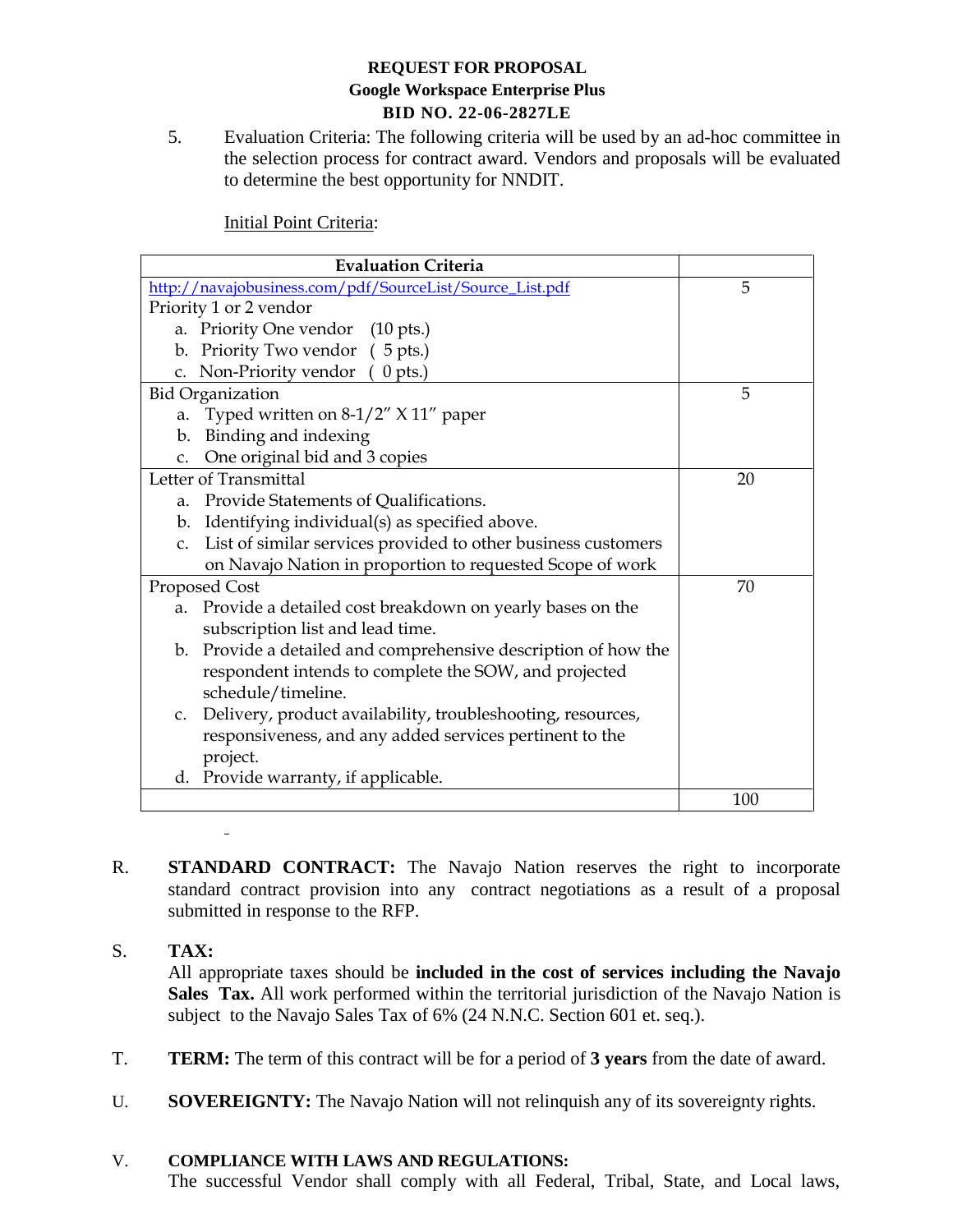regulations and Navajo Nation rules and policies pertaining to work under its charge, and shall, at its expense, procure any permits that may be required.

#### W. **INDEMNIFICATION:**

To the fullest extent permitted by law, or as otherwise defined in the Contract, the successful Vendor shall indemnify and hold harmless the Navajo Nation and its officials, employees and agents from and against all claims, liens or demands that result in losses, liabilities, defense costs and expenses (including but not limited to attorney's fees and costs of litigation) arising out of the term, conditions and performance under the contract. The Vendor further agrees to indemnify and hold harmless the Navajo Nation, its agents, or employees, against claims or liability arising from or based upon the violation of any federal, state, county, city, or other applicable laws, bylaws, ordinances, or regulations by the Vendor, its agents, associates, or employees.

The indemnification provided above shall obligate the Vendor to defend at its own expense or to provide for such defense, at the Navajo Nation's option, of any and all claims of liability and all suits and actions of every name and description that may be brought against the Navajo Nation which may result from the operations and activities under any Contract resulting from this RFP.

The award of this Contract to the Vendor shall obligate the Vendor to comply with the foregoing indemnity provision.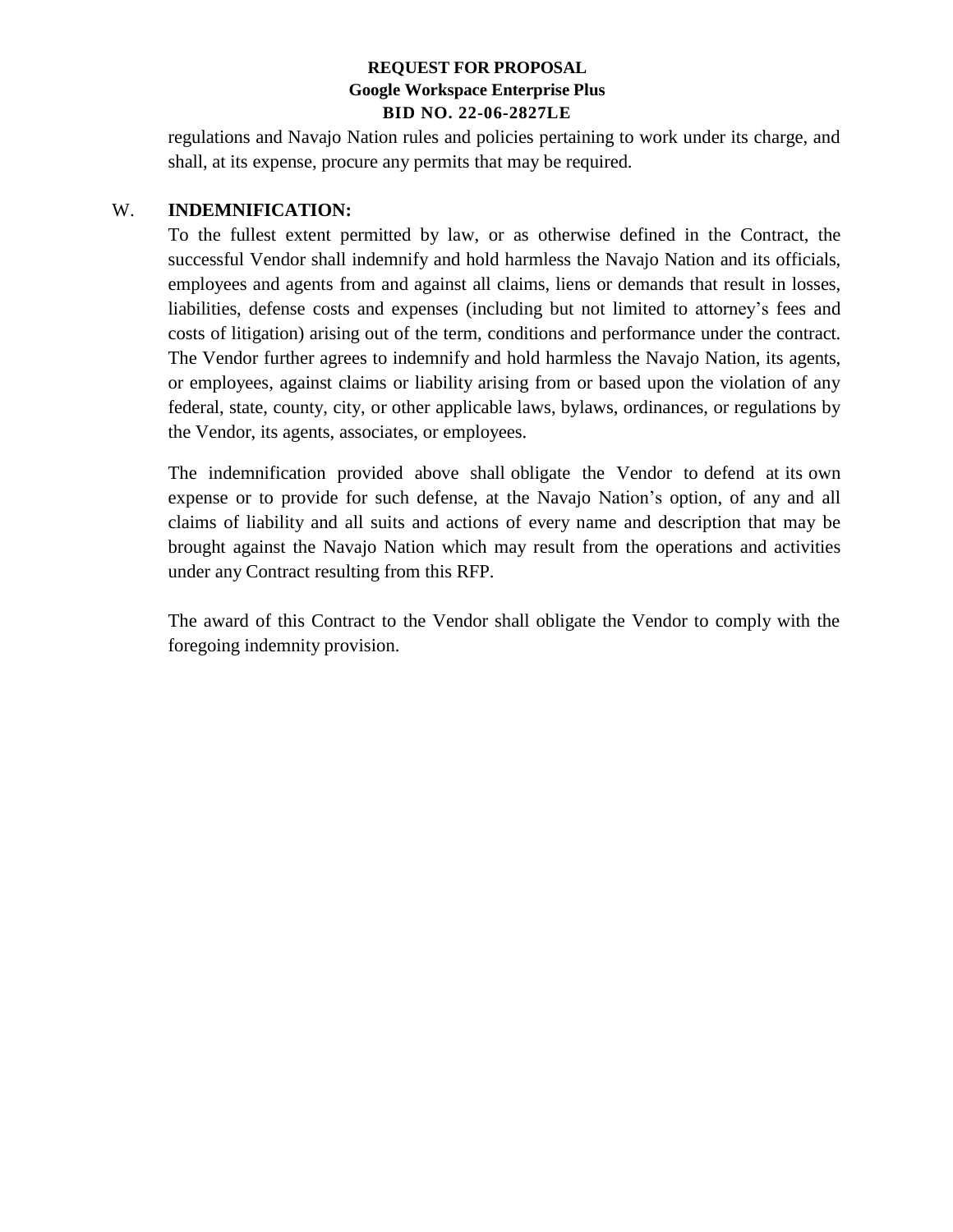#### **SECTION II**

#### **Summary and Background:**

**The Navajo Nation Department of Information Technology (NNDIT)** is seeking bids for Google Workspace Enterprise Plus, for Navajo Nation Government's three branches according to the terms, conditions, and specifications of this solicitation. The purpose of this Request for Proposal (RFP) is to acquire offers from various vendors, conduct a fair evaluation based on the criteria listed herein, and select the candidate who best provides the government with the desired product and service. Navajo Nations government would like to start subscribing to and using Google Workspace Enterprise Plus specifically, for Navajo Nation-wide collaboration and communication resources.

### **The current Navajo government environment:**

 Navajo Nation Tribal Government currently utilizes various Microsoft Office products on end-user system platforms mainly consisting of Windows Operating systems and Apple Operating systems. 2019 Microsoft Office Pro Plus Volume Licensing Skype for Business utilized for audio/visual conferencing. End users currently are located on AD Domain user and Local User system configurations.

#### **The current email configuration consists:**

Four Microsoft Exchange 2019 servers (3 domain controllers) are currently implemented:

- 3,105 Active Mailboxes,
- 113 Distribution Lists (Example: Speakers Office, Help Desk, IT Group, Case Management Accounts)
- 22.32500 TB Total mail database storage

### **The current SharePoint/Website configuration consists:**

- 6 Servers in SharePoint Farm
- 345 sites, 250 active and 150 not-active
	- o 1TB of data
- 65 IIS website
	- o 700 Gb of website data

# **Project Scope of Work requirements:**

**1. Phases on project work for Navajo government implementation:**

Provide timeline on phased approach migrating all sections of "The current email configuration", and "current SharePoint/Website configuration"

- o **Administrator/Training**
	- 20 IT Staff, Google Sites training for Administrators
- o Provisioning: Admin Panel, eDiscovery/Archiving, Adding users, managing devices, configuring security, data protection, encryption, and overall management training
- o **3500 End-user migration**, adoption, and training. Training for Google Workspace core solutions: email, meet, sites, forms, sheets, etc.
- o Executive Admin training, Exec Admin calendar training
- o Change Management of implementation breakdown into phases
- o Training and enablement for non-governmental (non-Navajo Nation) for Google Workspace PIN Verify and Cloud Identity Premium programs.

### **2. Google E-mail/Meet/Calendar/Chat setup tasks:**

- Technical configuration of the Google Admin Console
- Co-existing with on-premise Exchange 2019 environment, Active Directory servers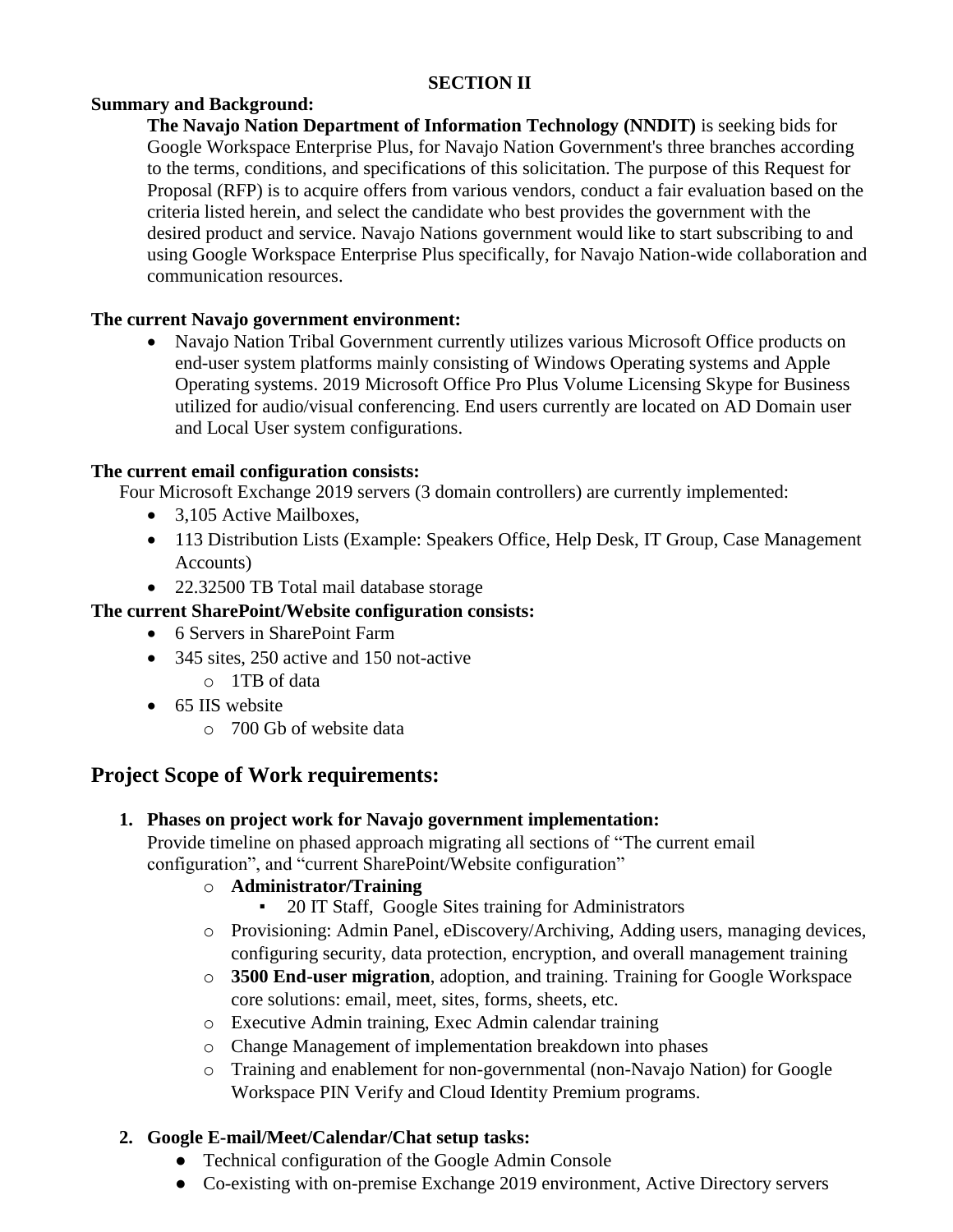- Create an LDAP/AD sync link between on-premise Domain Controllers and Google Configure data retention for all data for at least 99 years
- Email migration of about 3,500 account users
- Setup email filtering
- Multi-Factor setup for user and admin portal
- Email encryption
- Groups set up for division, department, and programs
- End Users Calendars
- Navajo Nation Government "public" calendars
- Test email for external and internal access
- PIN Verify end-user, policy set up

# **3. Security/Vault:**

- Email backup, and data inputted to Google workspace
- 2-step verification and security keys
- Single sign-on (SAML 2.0)
- OAuth 2.0 and OpenID Connect
- Information Rights Management (IRM)
- Restricted email delivery: Set up DLP rules, policy set up and encryption
- App access based on user context
- Email spam, phishing and malware protection
- Email spoofing prevention
- Warnings for employees to prevent data loss
- Data Loss Prevention Drive
- Hosted S/MIME to provide enhanced security
- Gmail confidential mode
- Set up Google Workspace Security Center: Policies, Security and Alert management o Reporting analytics, Audit logs, Security reports
- Video meetings safety
- Restore a recently deleted user
- Restore a user's Drive or Gmail data
- Retention and eDiscovery
- **Data Residency** (Set up in Google Admin, US based regions only)

# **4. Vendor Bid for proposal:**

The bid will be for an initial 3-year contract period on **3500 users' Google Workspace Enterprise Plus** subscription.

- Yearly subscription pricing for year one, year two, and year three
	- o Buffer Accounts (200 users for growth/expansion during the year)
	- o list full price on year one price and year two and discounted price at 3 year
- Delivery, product availability, projected schedule/timeline, troubleshooting, resources, responsiveness, and any added services pertinent to the project
- Invoices are created annually when requested by Navajo Nation
- Consultant fee for setup, migration, and training (Deployment Vouchers (credit), plus any additional amounts must be listed)
	- o Travel breakout (if any expenses, please list out)
	- o Consultant hourly rate (if any expenses, please list out)
	- o Support cost for end-user and admin support (if any expenses, please list out)
- Explain what content and assets will be available for end-user and Admin training

# **5. Vendor requirements and experience:**

• Minimum of 12 years working with the Public Sector for Google Workspace